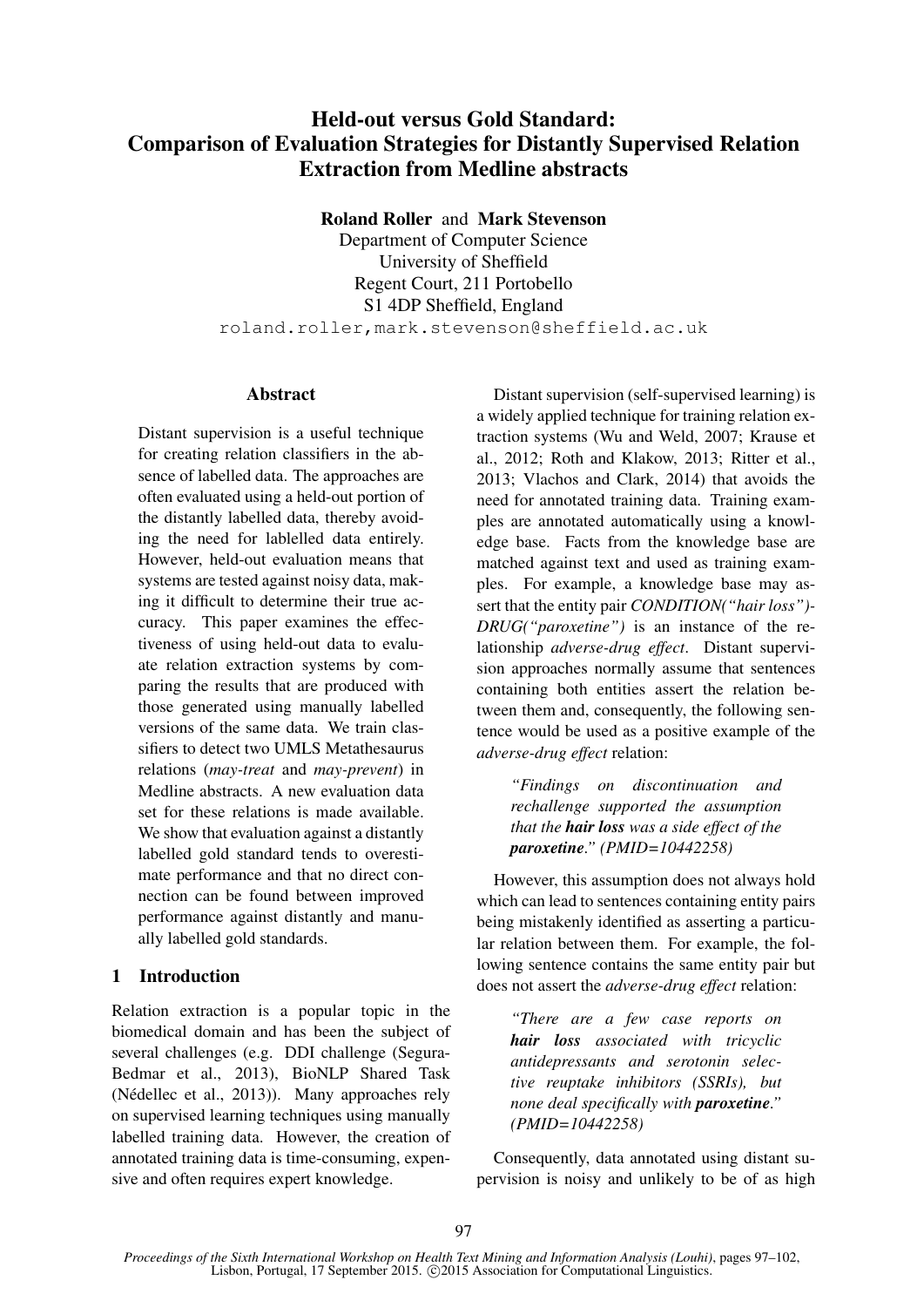quality as manually labelled data. Despite this distantly supervised relation extraction provides reasonable results compared to those based on supervised learning (see e.g. in (Thomas et al., 2011)).

Distant supervision allows relation extraction systems to be created without manually labelled data. However, this raises the issue of how such a system can be evaluated. Previous approaches have carried out evaluation using existing data sets labelled with examples of the target relation (Bellare and Mccallum, 2007; Nguyen and Moschitti, 2011; Min et al., 2013) or a similar relation (Thomas et al., 2011; Roller and Stevenson, 2014). However, in the majority of scenarios the best use for any labeled data available is as training data. Others, such as Craven and Kumlien (1999), generated their own gold standard to annotate relevant relations of their knowledge base. But the effort required to generate manually labelled evaluation data somewhat negates the benefit of reduced development time provided by distant supervision.

An alternative approach, which does not require any labelled data, is held-out evaluation. This approach splits facts from the knowledge base into two parts: one to generate distantly supervised training data and the other to generate distantly supervised evaluation data (Mintz et al., 2009; Riedel et al., 2010; Hoffmann et al., 2010; Roller et al., 2015).

This approach is often combined with a manual evaluation in which a subset of the predictions is selected to be examined in more detail. For example, Riedel et al. (2010) supplemented the held-out evaluation of their distant supervision approach for Freebase by selecting the top 1000 facts it predicted and evaluating them manually. Others such as Surdeanu et al. (2012) and Intxaurrondo et al. (2013) work with the same knowledge base and are able to re-use the manually labelled data generated by Riedel et al. (2010). However, this data is only available for some Freebase relations and evaluation data has to be generated for each new relation. Approaches such as Takamatsu et al. (2012), Zhang et al. (2013) and Augenstein et al. (2014) combine a held-out evaluation with a manual evaluation of a randomly chosen subset or the top-k predictions. This technique is a more reliable evaluation method but requires more effort including (potentially) domain knowledge and needs to be repeated for each version of the classifier.

Held-out evaluation using distantly labelled

data is a simple and quick technique for estimating the accuracy of distantly supervised relation extraction systems. However, this evaluation data is noisy and it is unclear what effect this has on the accuracy of performance estimates.

The issue is explored in this paper by evaluating relation extraction systems for two biomedical relations using both manually and distantly labelled data. We automatically generate labelled held-out data and then carry out a manual annotation to allow direct comparison. A distantly supervised classifier is trained and evaluated on both data sets. Similar as in Xu et al. (2013) we show that a large portion of the labels generated by distant supervision for the two relations are incorrect. However we find that evaluating classifiers using heldout distantly supervised data tends to overestimate performance compared to manually labelled data and that improvements in performance observed in evaluation against distantly supervised data are not necessarily reflected in improved results when measured against manually labelled data. To the best of our knowledge this is the first direct comparison of evaluating distantly supervised classifiers against distantly and manually labelled gold standards. Analysis in previous work has been restricted to determining the true labels for a set of positively predicted labels.

The remainder of this paper is structured as follows. The next section 2 describes the creation of the distantly supervised data and a manually labelled subset. A comparison of the automatically and manually generated labels is carried out in Section 3. Sections 4 evaluates a relation extraction system using different data sets and compares the performance obtained. The paper concludes with section 5.

## 2 Data Generation

A large set of distantly labelled examples was generated (Section 2.1). A small portion of these were used as held-out test data. This data set was also manually annotated (Section 2.2).

## 2.1 Distant labelling

Distantly labelled examples are generated using the Unified Medical Language System (UMLS) Metathesaurus as a knowledge source. UMLS is a large biomedical knowledge base which contains information about millions of medical concepts and the relations between them, making it well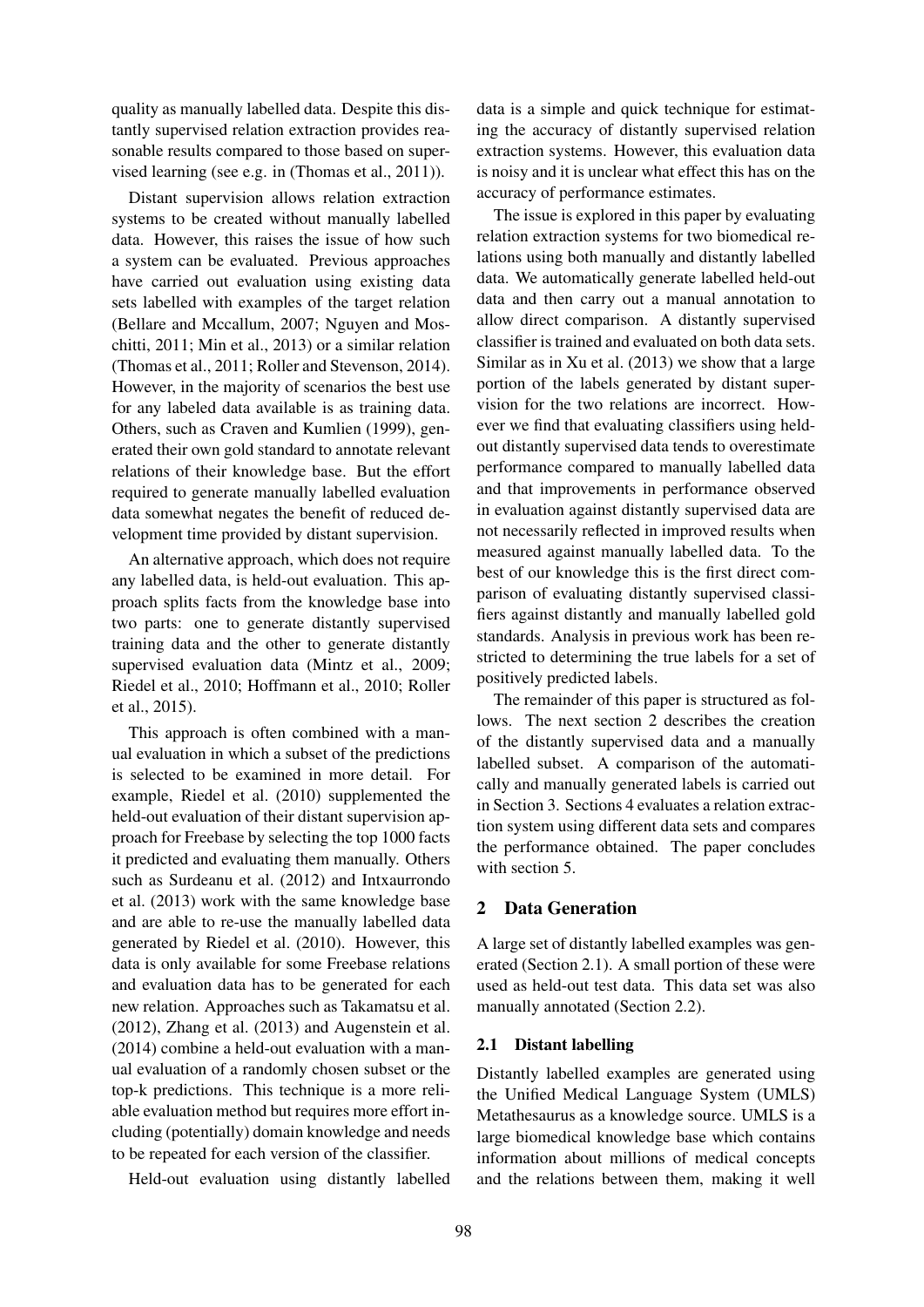|                        | distantly labelled (DL) |     |     |                |     |            |     |
|------------------------|-------------------------|-----|-----|----------------|-----|------------|-----|
|                        | may-treat               |     |     | may-prevent    |     |            |     |
|                        |                         | pos | neg | #              | pos | neg        |     |
| manually labelled (ML) | <b>pos</b>              | 106 | 67  | 7 <sup>3</sup> | 85  | 54         | 139 |
|                        | neg                     | 94  | 133 |                |     | 146        | 261 |
|                        |                         | 200 | 200 |                | 200 | <b>200</b> |     |

Table 1: Comparison of manual and distantly labelled annotations

suited for distant supervision. Two biomedical relations (*may-treat* and *may-prevent*) were selected from UMLS. These relations describe connections between a pharmacological substance (e.g. drug) and a disease. For example, the following sentence expresses a *may-prevent* relationship between the entities *fluoride* and *dental caries*:

*"Although fluoride is clearly a major reason for the decline in the prevalence of dental caries, there are no studies of the incremental benefit of in-office fluoride treatments for lowrisk patients exposed to fluoridated water and using fluoridated toothpaste." (PMID=10698247)*

Training data for the two relations was generated from approximately 1 million biomedical abstracts from Medline<sup>1</sup> annotated with UMLS concepts by MetaMap<sup>2</sup> (Aronson and Lang, 2010). Sentences containing concepts that are identified as being related in the UMLS's MRREL table were selected and used as positive examples. $3$  Negative examples were generated using a closed word assumption: pairs of concepts that are not listed as being related in UMLS for a given relation are considered to be negative examples of that relation. Such pairs are generated by considering all possible pairs from a particular relation and creating new pairs from the set of entities.

## 2.2 Test Data

A set of 400 distantly labelled sentences were randomly selected for each relation to generate heldout test data. Although the distantly labelled data contains more negatively labelled sentences than positive ones, equal numbers of positive and negative examples (200 of each) are selected in order to ensure that a sufficient number of positive instances are included in the data set. The sentences

in this data set were selected so that none of the instance pairs occur in the data used for training. We refer to this data set as DL (Distantly Labelled).

The DL data set was then manually annotated. Two annotators were recruited, both of whom were studying graduate degrees in subjects related to medicine at our institution. Given a sentence with a highlighted pharmacological substance and a highlighted disease, the annotators had to determine whether a sentence expresses the relationship of interest between two presented entities or not. The annotators were not shown the labels generated by the distant supervision process. The annotators were asked to only label sentences as positive if it contains a clear indication that the pharmacological substance either treats or prevents the disease. For example, the following sentence mentions that a study has been carried out to determine whether the drug *voriconazole* treats *paracoccidioidomycosis*:

*"A pilot study was conducted to investigate the efficacy, safety, and tolerability of voriconazole for the long-term treatment of acute or chronic paracoccidioidomycosis, with itraconazole as the control treatment." (PMID=17990229)*

However, the sentence does not contain any indication that the drug successfully treats the disease and should therefore be annotated as a negative example of the relation.

The annotators were asked to label all 400 sentences and then re-examine any for which there was disagreement. Inter-annotator agreement (Cohen, 1960) after this stage was of  $\kappa = 0.91$  for *may-treat* and  $\kappa = 0.94$  for *may-prevent*. Remaining disagreements were resolved by one of the authors based on comments provided by both annotators and the annotation guidelines. The manually annotated version of the data set is referred to as ML (Manually Labelled).<sup>4</sup>

<sup>1</sup> http://mbr.nlm.nih.gov

<sup>&</sup>lt;sup>2</sup>MetaMap annotations use UMLS release 2011AB, http://mbr.nlm.nih.gov/Download/MetaMapped\_Medline/

 $3$ The UMLS's MRREL table contains information about related Concept Unique Identifiers (CUIs).

<sup>&</sup>lt;sup>4</sup>The annotated corpus and further details<br>ut the annotation process are available here: about the annotation process are https://sites.google.com/site/umlscorpus/home.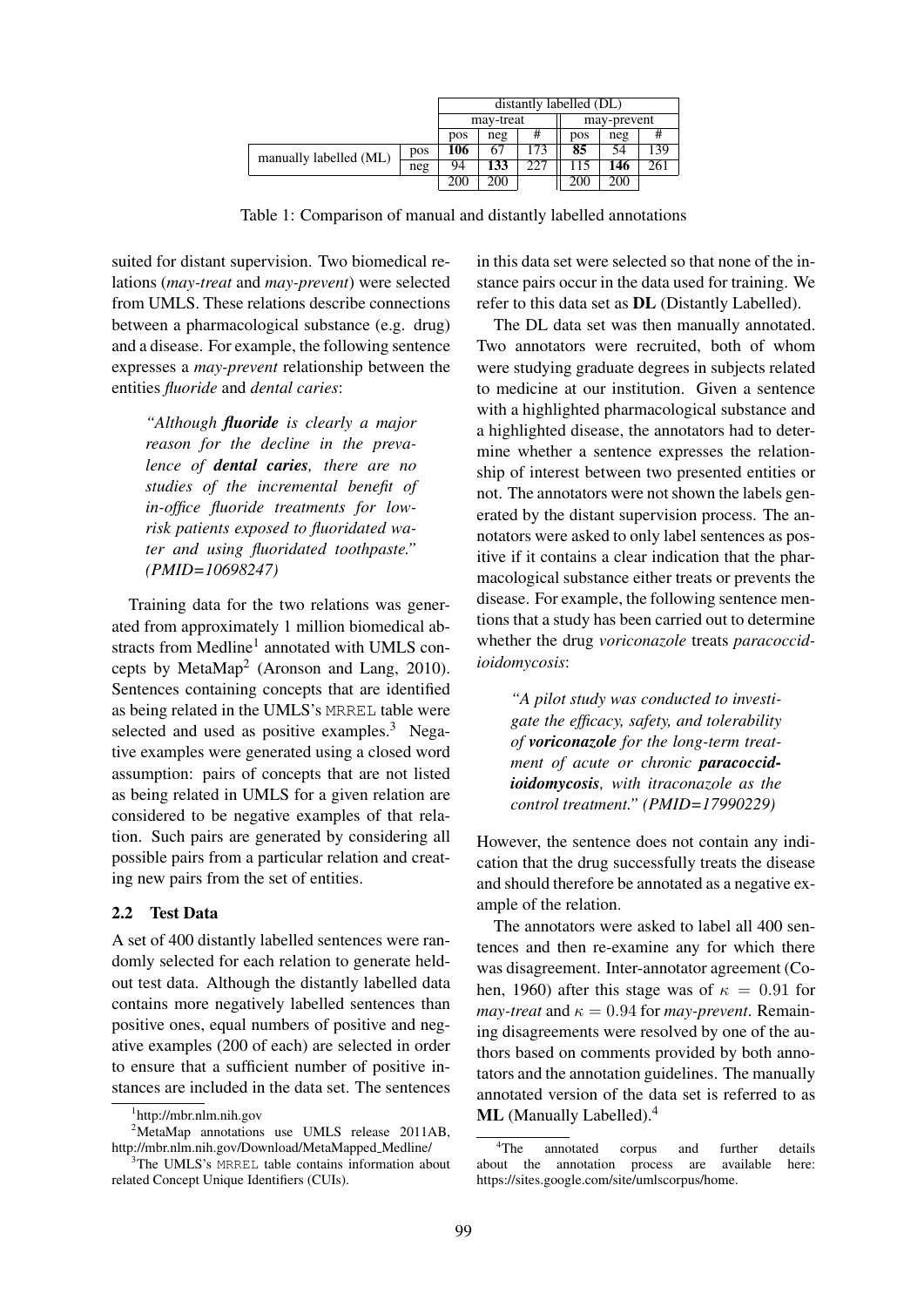|       | may-prevent      |       |       |                  |       |       | may-treat        |       |       |                  |       |       |  |
|-------|------------------|-------|-------|------------------|-------|-------|------------------|-------|-------|------------------|-------|-------|--|
|       | evaluation on DL |       |       | evaluation on ML |       |       | evaluation on DL |       |       | evaluation on ML |       |       |  |
| #     | prec             | rec   | f1    | prec             | rec   | f1    | prec             | rec   | f1    | prec             | rec   | f1    |  |
| 2000  | 33.33            | 21.95 | 26.47 | 44.44            | 20.34 | 27.91 | 44.97            | 54.03 | 49.08 | 48.32            | 51.43 | 49.83 |  |
| 4000  | 127.27           | 14.63 | 19.05 | 40.91            | 15.25 | 22.22 | 46.32            | 50.81 | 48.46 | 46.32            | 45.00 | 45.65 |  |
| 6000  | 38.89            | 17.07 | 23.73 | 38.89            | 11.86 | 18.18 | 54.05            | 64.52 | 58.82 | 51.35            | 54.29 | 52.78 |  |
| 8000  | 47.62            | 24.39 | 32.26 | 57.14            | 20.34 | 30.00 | 57.03            | 58.87 | 57.94 | 53.91            | 49.29 | 51.49 |  |
| 10000 | 44.44            | 39.02 | 41.56 | 58.33            | 35.59 | 44.21 | 61.40            | 56.45 | 58.82 | 53.51            | 43.57 | 48.03 |  |
| 12000 | 58.33            | 34.15 | 43.08 | 58.33            | 23.73 | 33.73 | 65.05            | 54.03 | 59.03 | 53.40            | 39.29 | 45.27 |  |
| 14000 | 52.38            | 53.66 | 53.01 | 50.00            | 35.59 | 41.58 | 68.89            | 50.00 | 57.94 | 57.78            | 37.14 | 45.22 |  |
| 16000 | 70.83            | 41.46 | 52.31 | 58.33            | 23.73 | 33.73 | 66.02            | 54.84 | 59.91 | 55.34            | 40.71 | 46.91 |  |

Table 2: Results for relation extraction system evaluated against DL and ML data sets

## 3 Label Comparison

Table 1 shows differences in the annotations for the two techniques for labelling that data. The ML data set for *may-treat* contains 173 positive and 227 negative examples, whereas the ML data set for *may-prevent* contains 139 positives and 261 negatives examples. A comparison of the DL and ML data sets shows that 40.25% of the labels changed for *may-treat* and 39.75% for *mayprevent*. The distant supervision process generated more false positives than false negatives for both relations.

If we assume that we have a classifier that is able to identify the *may-treat* and *may-prevent* relations with perfect accuracy then performance on the ML data sets would be precision=1.0, recall=1.0 and f-score=1.0. However, the false labels on the DL data sets would lead to performance of the same classifiers being estimated as precision=0.61, recall=0.53 and f-score=0.57 for *may-treat* and precision=0.61, recall=0.43 and fscore=0.50 for *may-prevent*. Hence, the two data sets may provide quite different estimates of system performance and we explore this in more detail in the next section.

## 4 Relation Extraction

A distantly supervised relation classifier was evaluated using manually and distantly labelled versions of the test data. Classifiers were trained for both relations and evaluated using both data sets (DL and ML). The evaluation was carried out using entity level evaluation, i.e. precision and recall are computed based on the proportion of correctly identified entity pairs which occur in sentences labeled as positive examples (according to the annotations contained within DL or ML). Entity level evaluation is commonly used to evaluate distantly supervised relation extraction systems. Similar results have been observed using the alternative approach of sentence level evaluation in which precision and recall are computed by examining the prediction for each sentence.

We use MultiR (Hoffmann et al., 2010), a multiinstance learning system that has been shown to provide state of the art results for distantly supervised relation extraction. The features used are those described by Surdeanu et al. (2011). The system is trained using distantly labelled examples (Section 2.1) of the *may-treat* and *may-prevent* relations containing equal numbers of positive and negative instances. The number of training examples is varied from 2,000 to 16,000 in increments of 2,000.

Results are shown in Table 2. Highlighted figures indicate the data set (DL or ML) against which the highest score was obtained for each metric (prec., rec. and f1) and configuration (relation and number of training examples). In general increasing the amount of training data leads to improved results on the DL data. In particular an increase in precision is observed when there is more training data. However, a different pattern is observed for the ML data and increasing the amount of training data does not always lead to an improvement in the f1-score. Results also show that the performance estimates obtained using the DL and ML data sets are only loosely associated. The results are similar for smaller training data sets but diverge as the amount of training data increases.

The table also shows that for both relations the performance estimates using the DL data are in general higher than those obtained using ML. This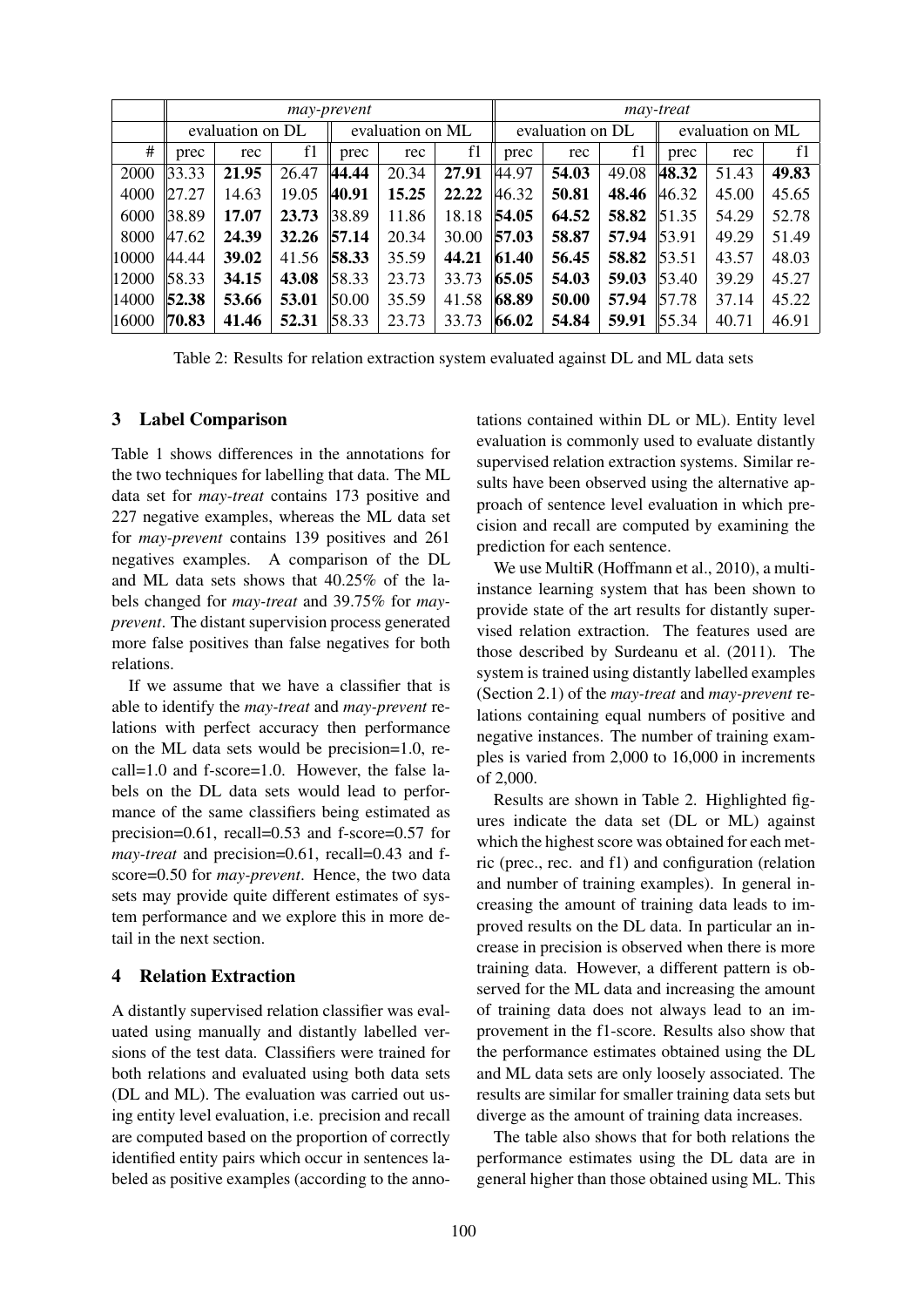trend becomes more pronounced as the amount of training data used increases. The most likely reason for this difference is that the classifiers are trained using distantly supervised data and therefore model the labels in the DL data set more closely than those in found in ML.

These results demonstrate that evaluation using distantly labelled gold standard data tends to overestimate performance. In some cases the discrepancy is large (up to 18.58 for *may-prevent* and 13.76 for *may-treat*). However, it does not seem to be consistent or particularly predictable. Consequently, improving the performance of a relation extraction system relative to distantly labelled evaluation data does not necessarily imply an increase in performance when measured against a manually annotated gold-standard.

## 5 Conclusion

This paper explored the effect of evaluating biomedical relation extraction systems using heldout test data annotated using distant supervision. Test data for two biomedical relations was annotated using distant supervision and also manually annotated. The manual and automatic labels differed for a large portion of the sentences. A distantly supervised relation extraction system was also evaluated using both data sets. We found that evaluation using held-out distantly supervised data tended to overestimate performance and that the connection between improved performance against distantly and manually labelled data was unclear. The use of held-out distantly labelled data is a cheap and efficient way to evaluate relation extraction systems, however this analysis demonstrates that the results obtained should be treated with some caution and, ideally, systems should also be evaluated against manually labelled data.

The results presented here were obtained for two biomedical relations. In future we plan to extend our analysis to a wider set of relations.

## Acknowledgments

The authors are grateful to the Engineering and Physical Sciences Research Council (EP/J008427/1) for funding the research described in this paper.

#### References

- A. Aronson and F. Lang. 2010. An overview of MetaMap: historical perspective and recent advances. *Journal of the American Medical Association*, 17(3):229–236.
- Isabelle Augenstein, Diana Maynard, and Fabio Ciravegna. 2014. Relation extraction from the web using distant supervision. In *Proceedings of the 19th International Conference on Knowledge Engineering and Knowledge Management (EKAW 2014)*, Linköping, Sweden, November.
- Kedar Bellare and Andrew Mccallum. 2007. Learning Extractors from Unlabeled Text using Relevant Databases. In *Sixth International Workshop on Information Integration on the Web (IIWeb)*.
- Jacob Cohen. 1960. A coefficient of agreement for nominal scales. *Educational and Psychological Measurement*, 20:37–46.
- Mark Craven and Johan Kumlien. 1999. Constructing biological knowledge bases by extracting information from text sources. In *In Proceedings of the Seventh International Conference on Intelligent Systems for Molecular Biology (ISMB)*, pages 77–86. AAAI Press.
- Raphael Hoffmann, Congle Zhang, and Daniel S. Weld. 2010. Learning 5000 relational extractors. In *Proceedings of the 48th Annual Meeting of the Association for Computational Linguistics*, ACL '10, pages 286–295, Stroudsburg, PA, USA. Association for Computational Linguistics.
- Ander Intxaurrondo, Mihai Surdeanu, Oier Lopez de Lacalle, and Eneko Agirre. 2013. Removing noisy mentions for distant supervision. *Procesamiento del Lenguaje Natural*, 51:41–48.
- Sebastian Krause, Hong Li, Hans Uszkoreit, and Feiyu Xu. 2012. Large-scale learning of relationextraction rules with distant supervision from the web. In *Proceedings of the 11th International Conference on The Semantic Web - Volume Part I*, ISWC'12, pages 263–278, Berlin, Heidelberg. Springer-Verlag.
- Bonan Min, Ralph Grishman, Li Wan, Chang Wang, and David Gondek. 2013. Distant supervision for relation extraction with an incomplete knowledge base. In *Proceedings of the 2013 Conference of the North American Chapter of the Association for Computational Linguistics: Human Language Technologies*, pages 777–782, Atlanta, Georgia, June. Association for Computational Linguistics.
- Mike Mintz, Steven Bills, Rion Snow, and Dan Jurafsky. 2009. Distant supervision for relation extraction without labeled data. In *Proceedings of the Joint Conference of the 47th Annual Meeting of the ACL and the 4th International Joint Conference on Natural Language Processing of the AFNLP: Volume 2 - Volume 2*, ACL '09, pages 1003–1011,